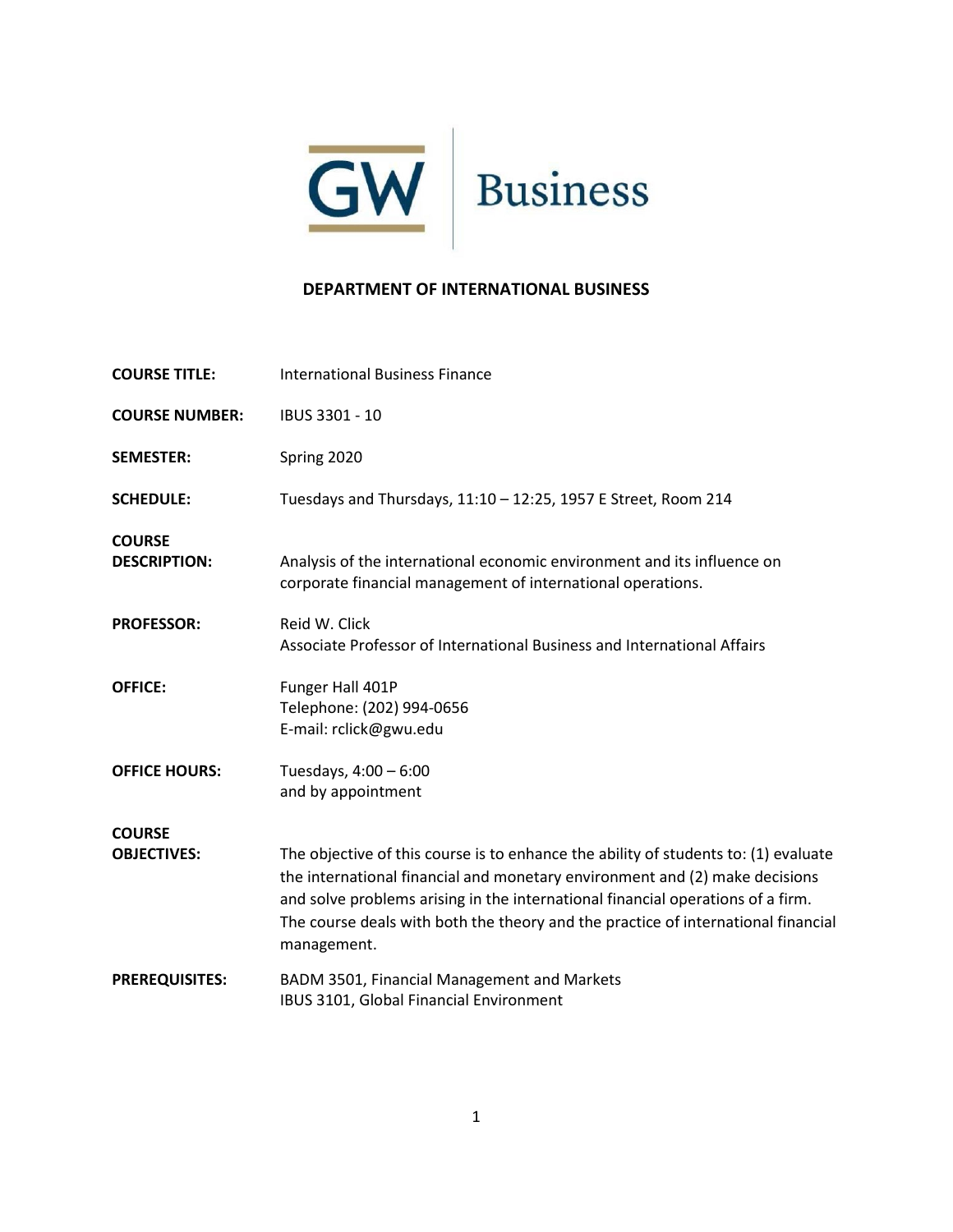## **COURSE MATERIALS:** The textbook for the course is: Madura, *International Financial Management*, 13th Edition, Cengage Learning, 2017.

There is also a packet of 4 cases available from Harvard Business School. The four cases are:

- Voyages Soleil
- Molto Delizioso
- Foreign Exchange Hedging Strategies at GM: Competitive Exposures
- Samoa Tala

The packet is available at: <https://hbsp.harvard.edu/import/688009>

You also need to read a business newspaper such as *The Wall Street Journal* or *The Financial Times* to keep up with current international business events. *The Wall Street Journal* offers more depth to coverage, and that's what I read. A subscription to *The Wall Street Journal* is affordable with student prices and is available in print and digital editions. The print version will be delivered six days per week (Monday through Saturday) and the digital version is updated continuously. Information on student subscriptions is available at [http://r.wsj.net/nQPqM.](http://r.wsj.net/nQPqM) A print-and-digital version is available for \$10 per month, and the digital-only version is available for \$4 per month.

You will also need a simple calculator, particularly for use on the exams. It does not need to be a financial calculator or programmable, but something that will relieve you from doing addition, subtraction, multiplication and division by hand. You will not be allowed to use cellular phones for this purpose during the exam.

There will also be occasional handouts passed out in class or posted on Blackboard at blackboard.gwu.edu.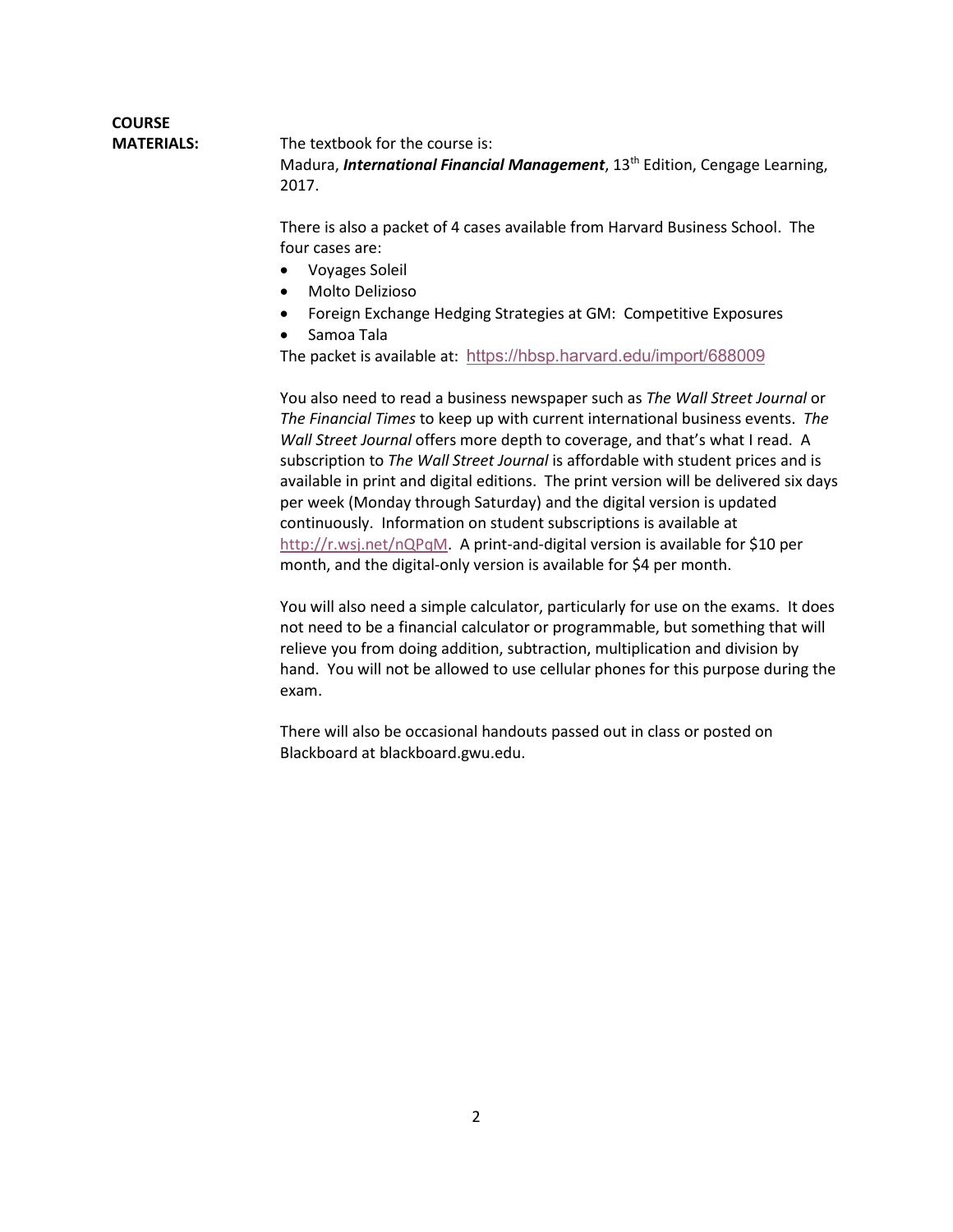**EVALUATION:** In accordance with University regulations, each student will receive a grade of A, B, C, D, or F (with  $+$  or  $-$  as appropriate). Grades will be based on three exams, four case memoranda (prepared in teams) and class performance, according to the following point scale (and weights):

| <b>TOTAL</b>             | <b>400 POINTS</b> | 100% |
|--------------------------|-------------------|------|
| <b>CLASS PERFORMANCE</b> | <b>40 POINTS</b>  | 10%  |
| TEAM CASE MEMORANDA (4)  | 60 POINTS         | 15%  |
| EXAM <sub>3</sub>        | 100 POINTS        | 25%  |
| EXAM 2                   | <b>100 POINTS</b> | 25%  |
| EXAM 1                   | <b>100 POINTS</b> | 25%  |

The exams will cover material contained in the lectures, class discussions, and assigned readings (including handouts). Make-up exams for missed exams will be given only in extreme emergencies, so you must plan to take the exams at the stated dates and times.

For the cases, students are required to work in teams (of approximately 3 people) to write short and concise executive summaries (approximately 2 pages, but depending on the case, and possibly with exhibits attached) of their recommendations pertaining to the case. Questions for the cases will be handed out in advance. The cases will also be discussed in class.

Class performance will be assessed on attendance, contribution to class discussions, and responses to questions asked in class.

For both exams and class discussion, you must keep up with current events in international business finance.

Although not graded, you are encouraged to work Self-Test Questions and problems at the end of each assigned chapter in order to prepare for the exams. As part of the class assignments, some specific questions from each chapter are recommended. Answers to the Self-Test Questions are in Appendix A of the textbook. Answers to the recommended Questions and Applications will be posted on Blackboard.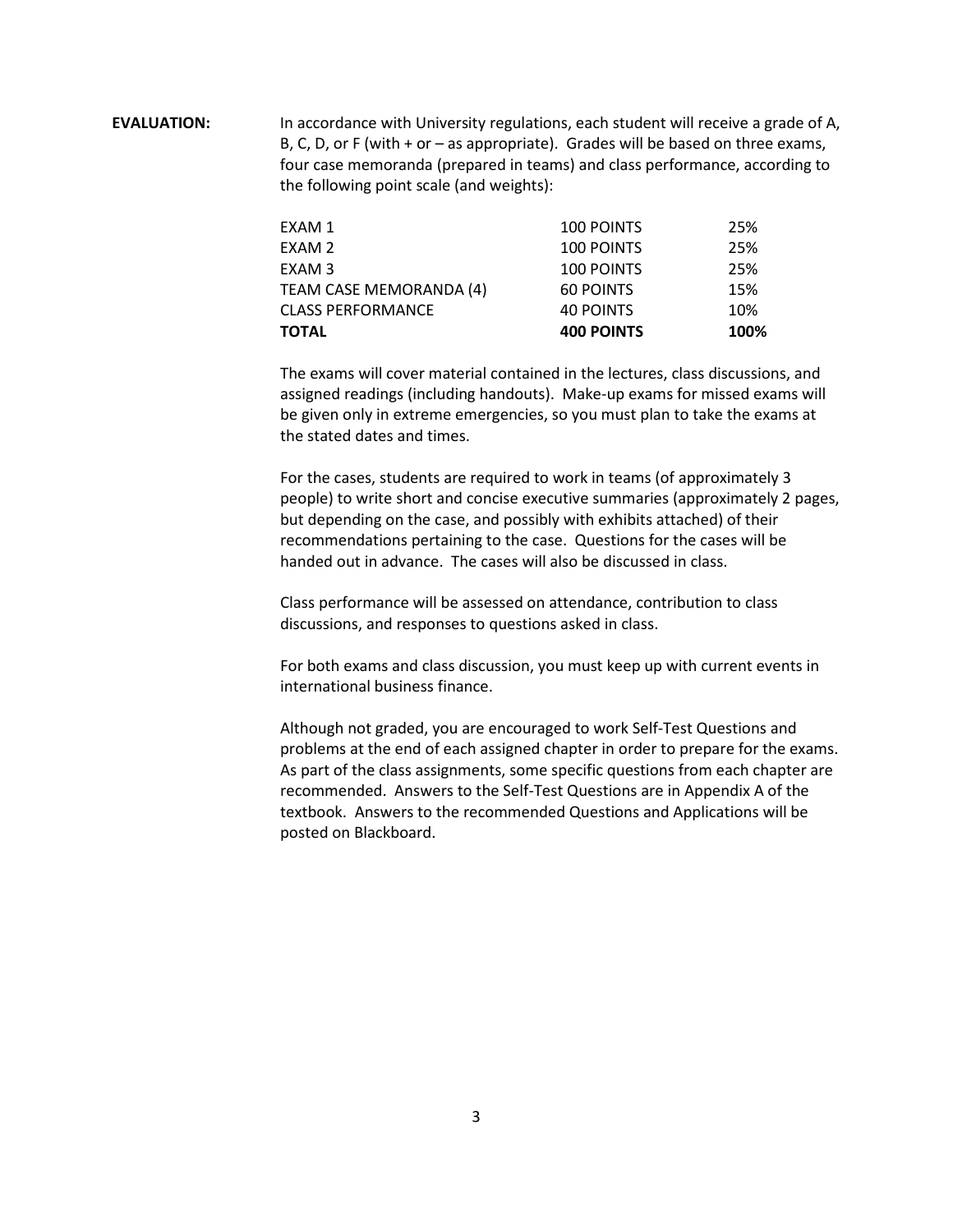| <b>SCHEDULE OF CLASSES</b>    |                                                         |                                                                                                               |  |  |  |
|-------------------------------|---------------------------------------------------------|---------------------------------------------------------------------------------------------------------------|--|--|--|
| <b>PART 1: EXCHANGE RATES</b> |                                                         |                                                                                                               |  |  |  |
| <b>DATE</b>                   | <b>TOPIC</b>                                            | <b>ASSIGNMENT</b>                                                                                             |  |  |  |
| Tuesday, January 14           | Introduction<br><b>International Financial Flows</b>    | Chapter 2<br>Self-Test Question #1<br><b>Questions and Applications</b><br>#9, #12, #13                       |  |  |  |
| Thursday, January 16          | <b>International Financial</b><br><b>Markets</b>        | Chapter 3<br>Self-Test Questions #1, #3<br><b>Questions and Applications</b><br>#3, #4, #10, #11, #23, #25    |  |  |  |
| Tuesday, January 21           | Elements of Exchange Rate<br>Determination              | Chapter 4<br>Self-Test Questions #2, #3<br><b>Questions and Applications</b><br>#1, #4, #22, #25              |  |  |  |
| Thursday, January 23          | <b>Currency Derivatives</b>                             | Chapter 5<br>Self-Test Question #4<br><b>Questions and Applications</b><br>#4, #6, #14, #16, #17, #23         |  |  |  |
| Tuesday, January 28           | <b>Interest Rate Parity</b>                             | Chapter 7<br>Self-Test Questions #1, #2,<br>#3, #5<br><b>Questions and Applications</b><br>#17, #21, #31, #35 |  |  |  |
| Thursday, January 30          | Inflation, Interest Rates, and<br><b>Exchange Rates</b> | Chapter 8<br>Self-Test Questions #4, #5, #6<br><b>Questions and Applications</b><br>#19, #20, #24, #25, #26   |  |  |  |
| Tuesday, February 4           | Discussion of Integrative<br>Problems #1 and #2         |                                                                                                               |  |  |  |
| Thursday, February 6          | EXAM 1                                                  |                                                                                                               |  |  |  |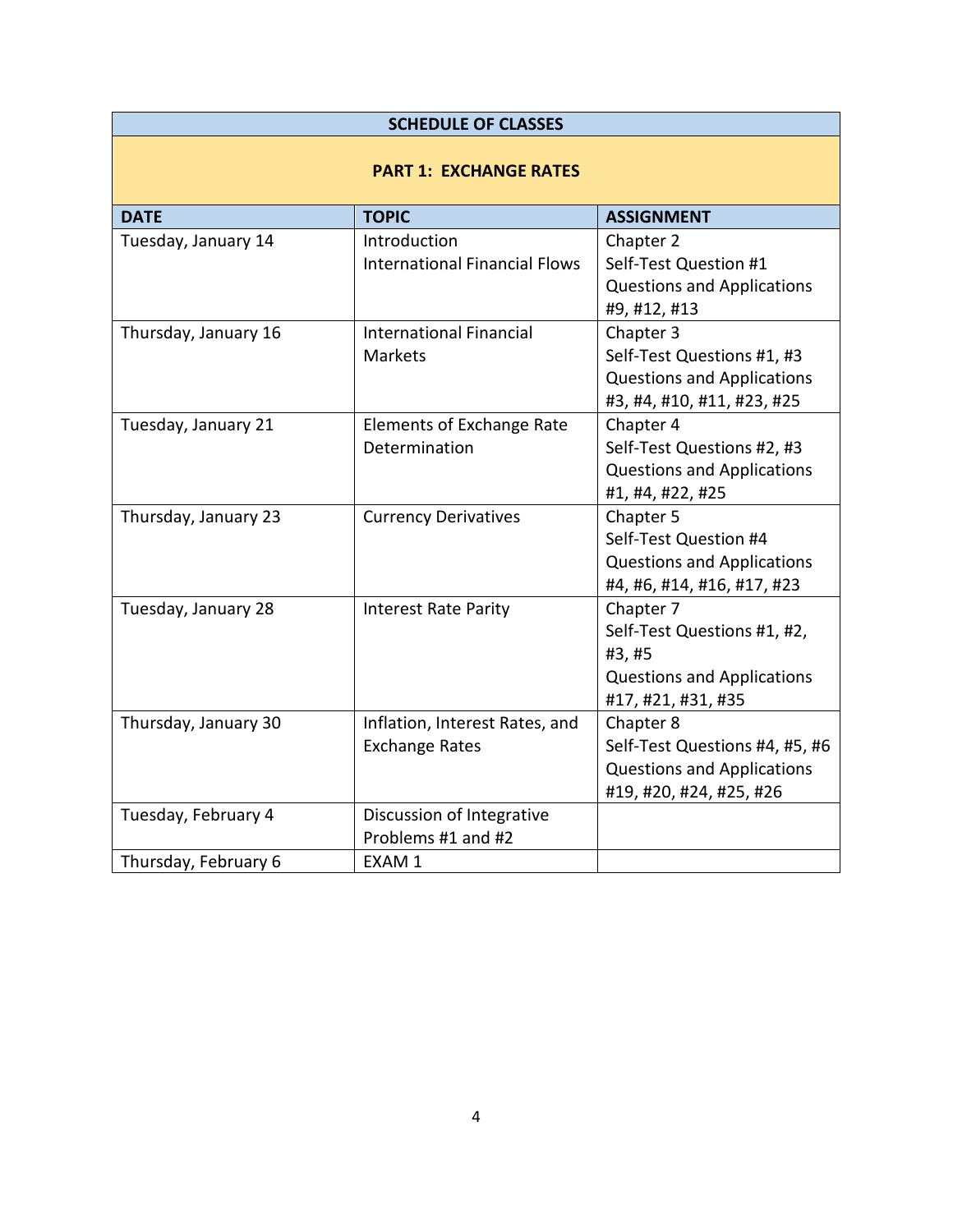## **DATE TOPIC ASSIGNMENT** Tuesday, February 11 Fxchange Rate Exposure | Chapter 10 Introduced Self-Test Questions #2, #3, #4 Questions and Applications #2, #21, #27, #44, #45 with σ = 2.9 Thursday, February 13 Exchange Rate Exposure Continued Chapter 10 Continued Tuesday, February 18 Molto Delizioso Case **Discussion** Hand in Case Memorandum Thursday, February 20 Hedging Transaction Exposure Chapter 11 Self-Test Questions #1, #2, #3, #4, #5, #6 Questions and Applications #7, #11, #12, #19, #27, #39 Tuesday, February 25 Voyages Soleil Case Discussion Hand in Case Memorandum Thursday, February 27 Managing Economic Exposure Chapter 12 Self-Test Questions #1, #2 Questions and Applications #9, #11, #12 Tuesday, March 3 Foreign Exchange Hedging Strategies at GM: Competitive Exposures Case Set-Up Read Case and Case Questions Thursday, March 5 Team Work on Case Tuesday, March 10 | Final Case Discussion Discussion of Integrative Problem #3 Hand in Case Memorandum Correction in Integrative Problem #3: On page 412 in the first table, Canadian dollar Total Outflow should be C\$ 2,000,000. Thursday, March 12 EXAM 2 Tuesday, March 17 Thursday March 19 SPRING BREAK NO CLASSES

## **PART 2: FOREIGN EXCHANGE EXPOSURE AND MANAGEMENT**